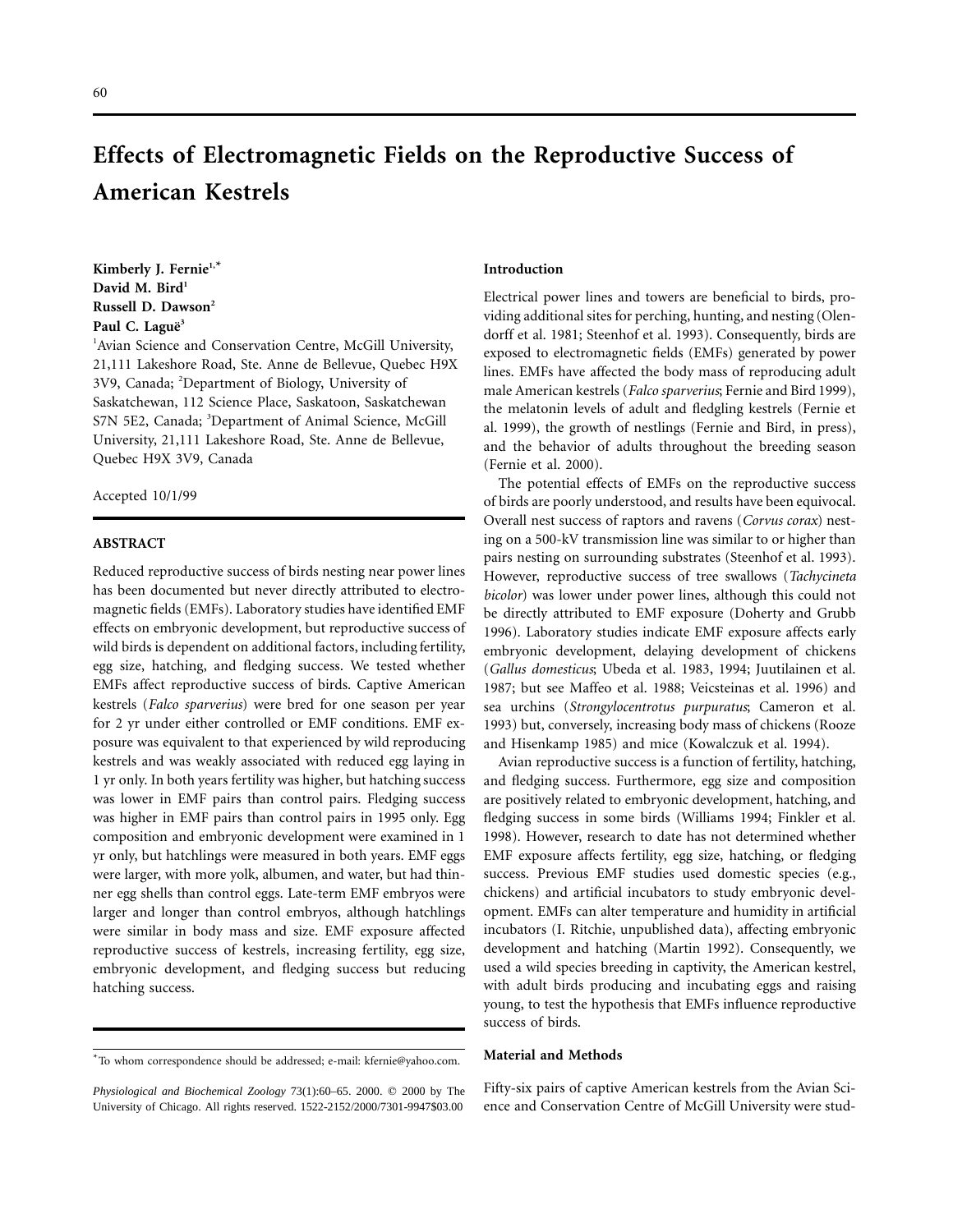ied. In 1995, 28 pairs were randomly assigned to the control room, and 28 pairs were randomly assigned to the EMF room. In 1996, new birds were randomly assigned as 13 control pairs and 15 EMF pairs. Pairs were genetically unrelated within the past seven generations. Each bird had previous breeding experience. Within each sex, control and EMF adults were similar in age (2–5 yr old), body size (wing chord length), body mass, and condition at pairing, egg laying, and incubation (Fernie and Bird 1999).

In the control and EMF rooms, humidity, temperature, and photoperiod were similar and mimicked natural field conditions (45°30'N, 73°26'W; Fernie et al. 1999). Noise levels and average light intensity at head level of the birds were similar between rooms (Fernie et al. 1999). Noise levels are indicative of mechanical vibrations from the EMF equipment (D. Nguyen, personal communication).

A 60-Hz electrical current in the EMF room created a magnetic field of 30 microtesla  $(\mu T)$  and an electric field of 10 kV/m. EMFs were equivalent to those experienced by wild kestrels when nesting under a 735-kV transmission line running at peak capacity. The EMFs were controlled by a computer to provide consistent and uniform fields (Nguyen et al. 1991). The magnetic field of the control room was 2  $\mu$ T, and the electric field was 0.03 kV/m.

Kestrels were paired on May 11, 1995, and May 13, 1996. EMF exposure to pairs began immediately and lasted for 95 d in 1995 and 91 d in 1996, which was 1 wk after the last nestling fledged. Kestrels were exposed to EMFs for approximately 21 h/d in 1995 and 23.5 h/d in 1996. These exposure periods are comparable to those potentially experienced by wild kestrels incubating eggs or brooding nestlings and perch hunting from power lines (Fernie et al. 2000).

Each pair was housed in a visually isolated breeding pen  $(0.7 \times 0.7 \times 1.2 \text{ m})$ , with a wooden nest box  $(0.3 \times 0.3 \times 1.2 \text{ m})$ 0.4 m) and rope perch provided. Wood shavings served as bedding and nesting material. Metal materials were minimized to reduce disturbance of the electric field and to reduce the possibility of shocks to the birds (F. Renaud, personal communication). Magnetic fields penetrated all housing materials (D. Nguyen, personal communication).

Nest boxes were checked every morning at feeding (approximately 0800 hours). Newly laid eggs were labeled with a nontoxic marker to indicate when they were laid in the completed clutch. Twenty days after incubation began, as calculated from the lay date of the penultimate egg (Bird 1988), eggs were weighed, candled (Weller 1956) for fertility, and categorized as living or dead embryo, addled, or infertile. Egg length and width were measured to the nearest 0.01 mm using digital calipers, and egg volume was calculated using Hoyt's (1979) equation: volume  $\text{(mm)}^3$  = width<sup>2</sup> × length × 0.51. All measurements were performed by the same individual to reduce observer effects.

In 1995, for composition analysis, we collected the third eggs

immediately following laying. Eggs were immediately boiled and stored frozen  $(-20^{\circ}C)$  before composition analysis (Ricklefs 1982). Dry weights are reported in Table 2. Eggshell width, measured to the nearest 0.001 mm using a micrometer, was determined using five measurements around the egg's widest circumference.

In 1995, fertile eggs that failed to hatch 7 d after their estimated hatch date were opened. Age at death was calculated using aging criteria established for American kestrels (Bird et al. 1984). Wet mass was recorded to the nearest 0.1 g. Morphometric measurements were taken to the nearest 0.01 mm (digital caliper) on the right side of embryos aged 12 d or older. The total length of the uncurled embryo; length of the midtoe, tarsus, and antebrachium bones; and width of the eyeball were measured (Bird et al. 1984).

Hatchlings were measured in the morning before adults were fed. Body mass was measured to the nearest 0.1 g, and length of the right tarsus and right antebrachium were measured to the nearest 0.01 mm (digital caliper; Negro et al. 1994).

When no year effects were found, data were pooled where appropriate. Differences between treatment groups were tested with Mann-Whitney *U*-tests for clutch parameters and oneway ANOVAs for egg components and hatchling measurements. One hatchling per nest box was randomly selected. A possible association between egg laying and treatment was tested by logit analysis (Sokal and Rohlf 1995). Ratio estimators (Cochran 1977) and *t*-tests determined treatment effects on fertility, hatching, and fledging success. The body mass of each nestling and the volume of the egg from which it hatched were correlated using Pearson's product-moment correlations.

Embryonic growth analyses were restricted to 23–27-d-old embryos because age effects on embryo growth were linear and most of the embryo mortality occurred at this age. Within this sample, a significant amount of variation could be explained by age for all measurements except mass (ANCOVA,  $P > 0.45$ , *N* = 42). We controlled for age effects by regressing each variable, except mass, against age and by using the residual values. EMF effects on embryonic development were tested in two ways. First, overall growth effects were tested using six linear measurements as input variables in a principal components analysis (PCA). The first principal component (PC1) of the PCA was used as an index of overall embryo size. Second, given the PC1 results, we tested which morphological character was most affected by EMF exposure, analyzing each character separately and using a sequential Bonferroni procedure to correct  $\alpha$  values (Rice 1989).

#### **Results**

Clutch size, the number of days from pairing to clutch initiation, and the length of the laying sequence were similar between EMF and control pairs (Mann-Whitney *U*-tests, all  $P > 0.05$ ). In both years, 67% or more of the pairs laid one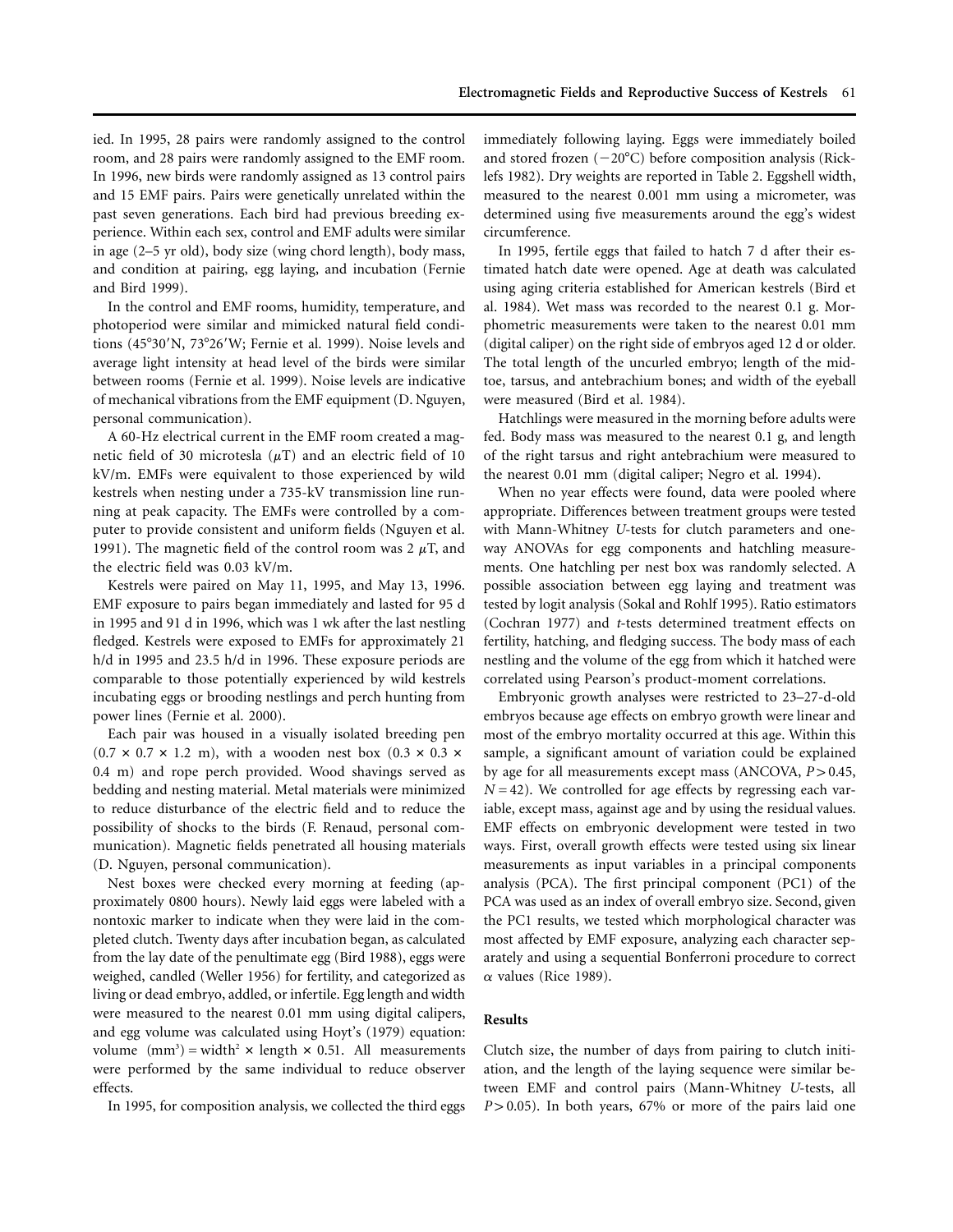clutch (Table 1). Second clutches were not laid. EMF exposure was weakly associated with a reduction in the number of pairs laying a clutch in 1995 ( $\chi_1^2 = 3.19$ ,  $P = 0.07$ ) but not in 1996  $(P = 0.55)$ .

Fertility was higher in EMF clutches than in control clutches in 1995 ( $t_{47} = -2.10$ ,  $P < 0.05$ ) and in 1996 ( $t_{18} = -7.18$ ,  $P <$ 0.001; Table 1). Fertility was higher in 1995 than in 1996  $(t_{67} = 19.48, P < 0.001).$ 

Mean egg volume per clutch was larger for EMF clutches  $(13.8 \pm 0.3 \text{ cm}^3)$  than for control clutches  $(12.9 \pm 0.4 \text{ cm}^3)$ ;  $F_{1,65} = 4.43$ ,  $P < 0.05$ ). Individual EMF eggs used for composition analysis were also larger in volume than control eggs ( $F_{1,42}$  = 6.48, *P* < 0.05; Table 2). EMF eggs had heavier yolks  $(F_{1,42} = 6.48, P < 0.01)$  and albumen  $(F_{1,42} = 4.29, P < 0.05)$  and contained more water  $(F_{1,42} = 4.17, P < 0.05)$ . Eggshells of EMF eggs tended to be thinner than control eggshells  $(F_{1,42} = 3.12,$ *P* < 0.08). EMF exposure had no effect on lipid content or water loss from fertile eggs after 20 d of incubation (all  $P > 0.89$ ). After correcting for egg volume (dividing components by volume), EMF eggs had significantly thinner eggshells  $(F_1 = 8.80,$ *P* < 0.01; Table 2) and slightly more dried albumen ( $F_1 = 3.42$ ,  $P = 0.07$  than control eggs.

In 1995, EMF embryos were structurally larger overall (PC1,  $F_{1,21} = 5.93$ ,  $P < 0.05$ ) and longer ( $F_1 = 11.67$ ,  $P < 0.01$ ) than control embryos. EMF embryos were  $45.5 \pm 0.8$  mm long, and control embryos were  $41.3 \pm 0.9$  mm long.

EMF and control hatchlings were similar in body mass and size (tarsus, antebrachium lengths; all  $P > 0.12$ ). Egg volume was not correlated with body mass of hatchlings (all  $P > 0.46$ ).

Hatching success, measured as the percentage of fertile eggs that hatched, was lower in EMF clutches than control clutches in 1995 ( $t_{47} = 2.00$ ,  $P < 0.05$ ) and in 1996 ( $t_{18} = -2.11$ ,  $P <$ 0.05; Table 1). Hatching success was lower in 1995 than in 1996  $(t_{35} = -3.36, P < 0.01).$ 

Fledging success, the percentage of hatched young within a clutch that fledged from the nest, was higher in the 1995 EMF group than in the control group  $(t_{47} = -9.17, P < 0.001;$  Table 1). All 1996 hatchlings fledged, but sample sizes were small  $(N<3$  per group).

#### **Discussion**

To the best of our knowledge, this is the first study that identified that EMF exposure directly affected reproductive success of birds, used a wild species under controlled EMF conditions, and used natural incubation to identify EMF effects on embryonic development. EMFs had no effect on clutch size, the period of clutch formation, or clutch initiation date. These parameters for the American kestrels used in this study were consistent with data for captive and wild American kestrels (Bird 1988).

Fertility was higher for EMF pairs than for control pairs, although observed copulatory rates were similar between groups (Fernie et al. 2000). In contrast, Sikov et al. (1984) found that fertility was unaffected in rats exposed to a 10-foldhigher electric field (100 kV/m) than was used in our study. Light intensity (Davis et al. 1993) and elevated ambient temperatures (McDaniel et al. 1995) affect fertility in birds but were similar between the EMF and control rooms (Fernie et al. 1999). We can offer no explanation for the better fertility of EMF pairs.

EMF clutches were larger in volume than control clutches. In some birds, egg size increases with laying date and rising ambient temperatures (Perrins 1996). Cold temperatures during follicular and egg development reduced (Magrath 1992) or increased egg size (Williams and Cooch 1996). Yet laying dates were similar for control and EMF pairs, as were temperature and humidity between the two experimental rooms. Prey or food availability can influence egg size of raptors (Hakkarainen and Korpimäki 1994; Wiebe and Bortolotti 1995). However, kestrels in this study were fed ad lib. before and throughout the reproductive season, and there were no EMF effects on courtship feeding rates (Fernie et al. 2000) or food intake (Fernie and Bird 1999).

The larger volume of EMF eggs cannot be explained by differences between parent birds. EMF and control females were similar in body size, mass, and condition at pairing and during egg laying (Fernie and Bird 1999). Mean egg volume was positively correlated with body condition of female American kes-

Table 1: Reproductive traits of American kestrels exposed to electromagnetic fields (EMFs) or controlled conditions for one breeding season per year, 1995 and 1996

|                                                                | 1995                        |                             | 1996                        |                     |  |
|----------------------------------------------------------------|-----------------------------|-----------------------------|-----------------------------|---------------------|--|
| Variable                                                       | Control $(\% )$ EMF $(\% )$ |                             | Control $(\% )$ EMF $(\% )$ |                     |  |
| Pairs, one clutch laid  96                                     |                             | 79                          | 77                          | 67                  |  |
| Fertility/total eggs $46.8 \pm 7.1$                            |                             | $50.9 \pm 6.5$ <sup>*</sup> | $6.1 \pm 3.1$               | $35.6 \pm 12.6$ *** |  |
| Hatch/fertile eggs $13.6 \pm 4.2^*$ 11.1 $\pm 4.3$             |                             |                             | $33.3 \pm 5.9$ <sup>*</sup> | $12.5 \pm 12.1$     |  |
| Fledging/hatched  57.1 $\pm$ 4.7 71.4 $\pm$ 6.2 <sup>***</sup> |                             |                             | 100 <sup>a</sup>            | 100 <sup>a</sup>    |  |
|                                                                |                             |                             |                             |                     |  |

 $^a$  All 1996 hatchlings fledged, but sample sizes were small ( $N < 3$  per group).

 $*$   $P < 0.05$ .

\*\*\*  $P < 0.001$ .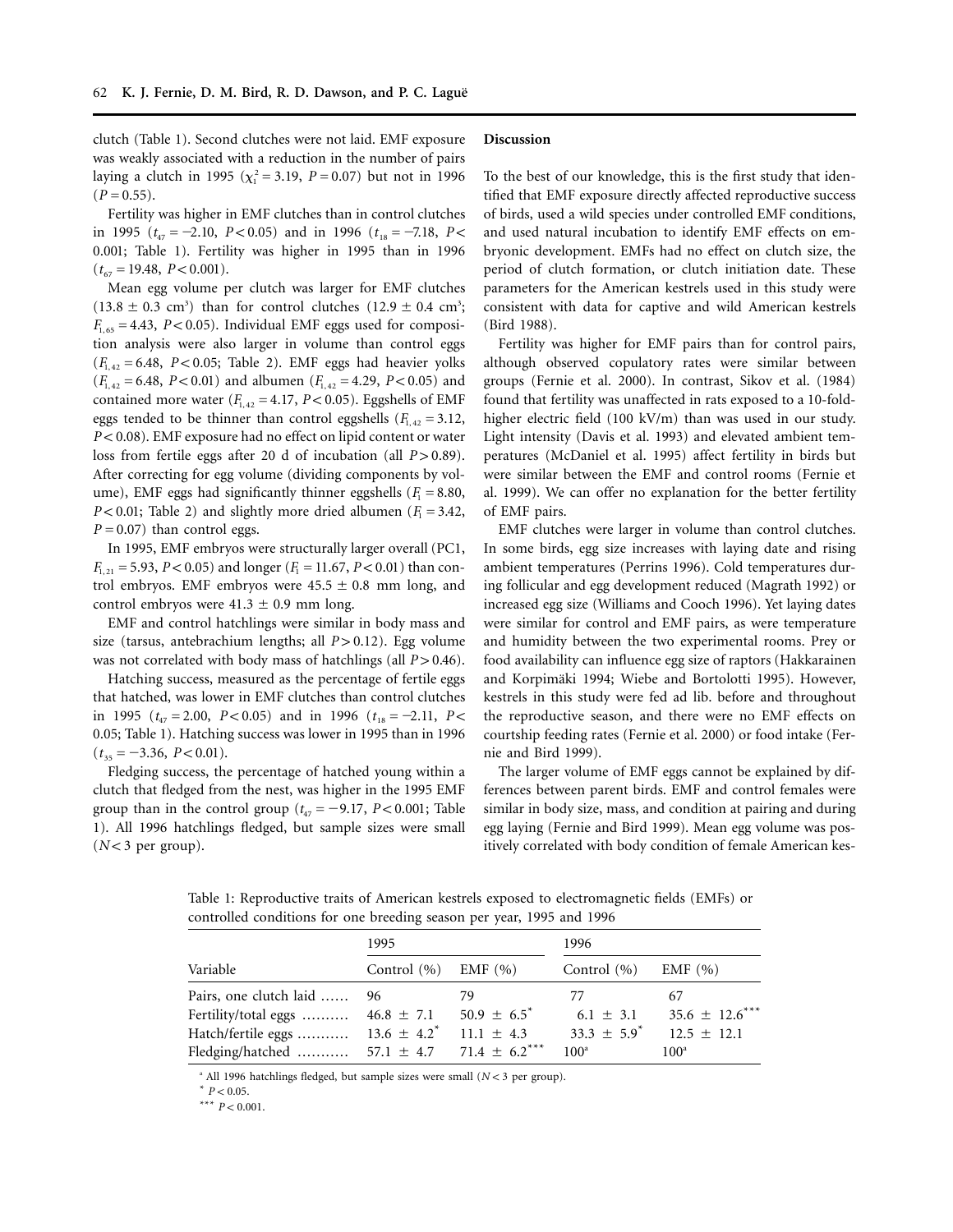| Variable                         | Control | EMF                             | F Value <sup>a</sup> P Value |     |
|----------------------------------|---------|---------------------------------|------------------------------|-----|
| Sample size (number of eggs)  25 |         | 19                              |                              |     |
| Not corrected for volume:        |         |                                 |                              |     |
|                                  |         | $14.65 \pm 1.83$                | 5.56                         | .02 |
|                                  |         | $.138 \pm .004$                 | 3.12                         | .08 |
|                                  |         | $1.65 \pm .04$                  | 6.48                         | .01 |
|                                  |         | $.47 \pm .02$                   | 4.29                         | .05 |
|                                  |         | $8.61 \pm .15$                  | 4.17                         | .05 |
| Corrected for volume:            |         |                                 |                              |     |
|                                  |         | $.9 \pm .03 \times 10^{-5}$ 8.8 |                              | .01 |
|                                  |         |                                 |                              | .07 |

Table 2: Components of eggs laid by American kestrels exposed to electromagnetic fields (EMFs) or controlled conditions for one breeding season, 1995 only

trels before egg laying (Wiebe and Bortolotti 1995). Furthermore, younger females and females with minimal breeding experience produce smaller eggs in some species (Williams et al. 1993; Hipfner et al. 1997). Age and breeding experience were controlled for and were similar between EMF and control groups (Fernie and Bird 1999).

The larger volume of EMF eggs is not a function of clutch size and laying sequence, as in some species (Slagsvold et al. 1984; Williams 1994). Clutch sizes were similar between treatments, and the effect of laying sequence was eliminated by using the mean volume per clutch. Consequently, increased egg volume per clutch was a function of EMF exposure.

The thinness of EMF eggshells may be a function of the EMFs acting on the adult female, disrupting the deposition of shell in the oviduct. Furthermore, while egg size increased, the calcium supply within the female did not increase proportionally to maintain eggshell thickness in relation to the larger egg size. The thinness of EMF eggshells is not related to embryonic skeletal development because eggshell thickness was measured in freshly laid eggs when shell resorption was minimal.

EMF exposure increased embryonic growth in 1995 through the larger volume, yolk, albumen, and water content of EMF eggs. The increase in albumen and yolk is consistent with changes in egg size of other bird species (Mills 1979; Ankney 1980). Albumen and water content are the main factors determining near-term embryo size (Finkler et al. 1998). The larger and longer EMF-exposed kestrel embryos are consistent with similar studies of EMF-exposed mouse fetuses (Kowalczuk et al. 1994) but contrast with other research in which EMF exposure either had no embryonic effects (Maffeo et al. 1988; Kowalczuk et al. 1994; Veicsteinas et al. 1996) or caused disruption to early embryonic development of chicks, sea urchins, rats, and mice (Ubeda et al. 1983, 1994; Juutilainen et al. 1987; Cameron et al. 1993).

Hatching success of kestrels was reduced by EMF exposure. In contrast, prenatal mortality was unaffected in rats (Burack et al. 1984; Sikov et al. 1984). The reduced hatching success of the larger EMF eggs was surprising, as larger eggs have better hatching success in several bird species (Wiebe and Bortolotti 1995; Amundsen et al. 1996; Perrins 1996). Smaller female kestrels had poorer hatching success (Bortolotti and Wiebe 1993), but EMF and control females were similar in body size and mass before and during incubation (Fernie and Bird 1999).

Kestrel eggs and associated embryos that failed to hatch showed no visible deformities. Most of these unhatched embryos had died within 5 d before hatching. Death of older ostrich (*Struthio camelus*) embryos was related to malpositioning and edema (Brown et al. 1996). Malpositioning of embryos was, unfortunately, not recorded in our study. Edema is correlated to water loss and egg size; heavier eggs lose proportionally less water (Martin and Arnold 1991). Eggshell thickness and porosity affect shell conductance, which governs water loss and oxygen regulation (Vleck and Vleck 1996). Although the EMF eggs were heavier (Fernie 1998) and had thinner eggshells, water loss from fertile EMF eggs at 20 d of incubation was similar to controls. Shell porosity and gaseous exchange were not measured but require further study given the thinner eggshells and poorer hatching success of EMF pairs.

The larger size of the EMF embryos may also explain the reduced hatching success of the EMF pairs, particularly because hatchlings were similar in body mass and size between groups. EMF exposure may have affected the thyroid hormones, growth hormone, and/or insulin-like growth factors of these embryos, as these parameters are involved in embryonic development (Schew et al. 1996; McMurtry et al. 1997). EMF exposure affected melatonin in fledgling and adult male kestrels (Fernie et al. 1999).

Although the EMF young hatched from larger eggs, there was no correlation between egg size and hatchling mass. A lack of correlation between egg size and body mass is also reported for other birds (Williams 1994).

Although EMF eggs were larger than control eggs, EMF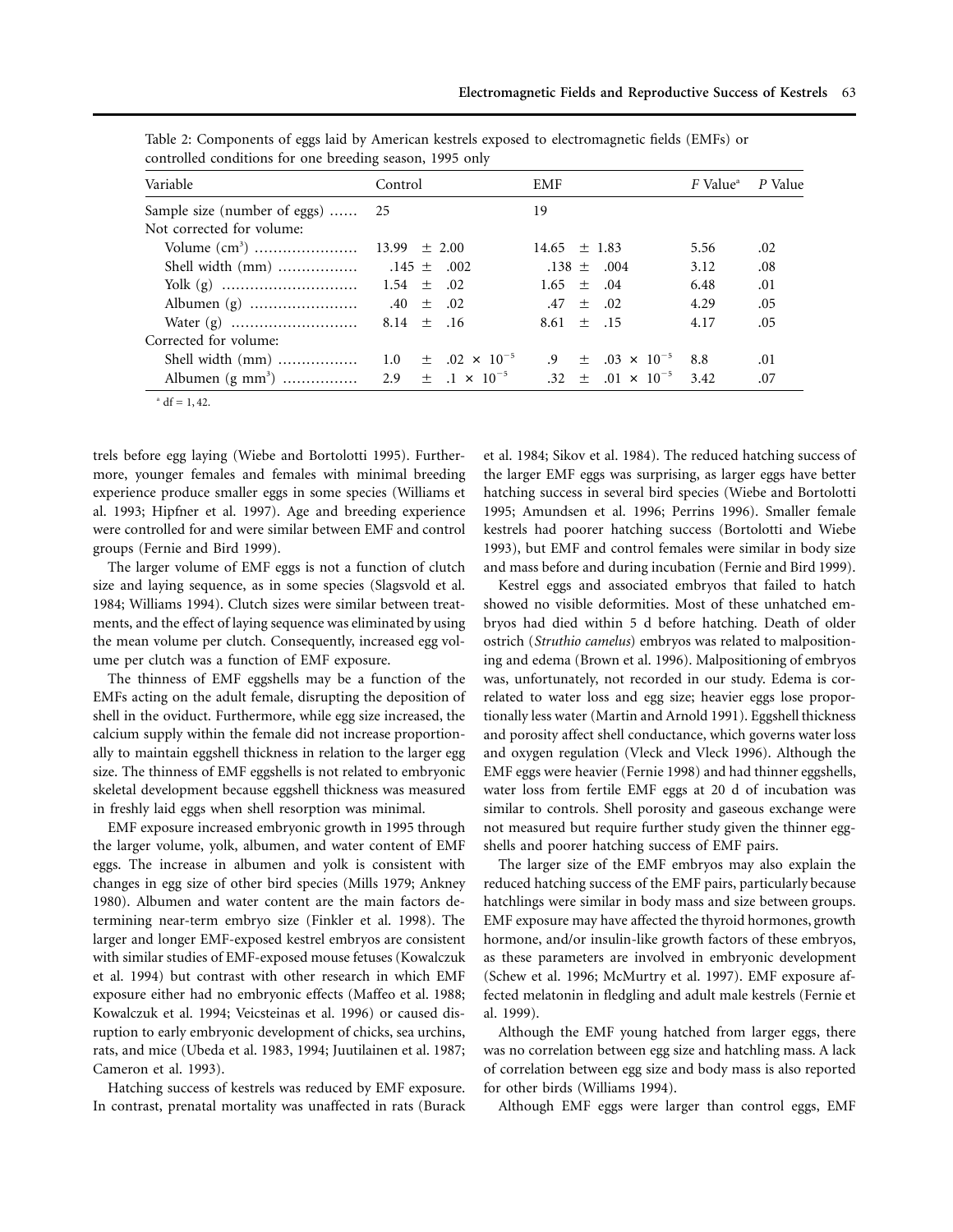hatchlings were similar in body mass and size but had better fledging success than controls. These results do not support the hypothesis that egg size has no residual effect on chick survival until fledging (Williams 1994). Furthermore, our results contrast with the reduced fledging success of tree swallows under power lines (Doherty and Grubb 1996). The better fledging success of the 1995 EMF group may be related to the EMF nestlings being heavier and larger than the control nestlings (Fernie and Bird, in press). Our results indicate that EMFs increase the mortality of young before hatching but have no adverse effect on fledging success.

The fertility, hatching, and fledging success of the control and EMF kestrels within our experiment are lower than the average success of 75% or more for captive and wild American kestrels (Bird 1988). The low reproductive success in our study and, particularly, the reduced hatching success of 1995 versus 1996, are very likely a function of the high degree of disturbance as previously observed with captive kestrels (Muir 1995).

In summary, EMF pairs had higher fertility but poorer hatching success. Fledging success was higher in 1995 EMF pairs than controls. Mean egg volume, egg components, and embryonic growth were greater in the EMF group, but EMF eggshells were thinner than control shells. EMF exposure had no effect on hatchling mass or size, and there was no correlation between egg size and hatchling mass. EMF exposure to adult American kestrels affected reproductive success, particularly increasing fertility, egg size, embryonic development, and fledging success but reducing hatching success.

## **Acknowledgments**

We thank Ian Ritchie, Juan J. Negro, and Hydro-Quebec (particularly Duc Nguyen), Elliot Block, and Pierre Dutilleul for providing equipment, support, and/or guidance. K.J.F. was supported by grants from the following organizations: John K. Cooper Foundation; McGill University, through a Special Two-Year Hydro-Quebec McGill Major Fellowship, Blair Post-Graduate Fellowship, and a research grant; the Wilson Ornithological Society; the Province of Quebec's Society for the Protection of Birds; and the International Osprey Foundation Endowment Fund. D.M.B. received a Natural Sciences and Engineering Research Council infrastructure grant. This manuscript was improved by comments from Jim Reynolds and Ian Ritchie.

#### **Literature Cited**

Amundsen T., S.-H. Lorentsen, and T. Tveraa. 1996. Effects of egg size and parental quality on early nestling growth: an experiment with the Antarctic petrel. J Anim Ecol 65: 545–555.

- Ankney C.D. 1980. Egg weight, survival, and growth of lesser snow goose goslings. J Wildl Manag 44:174–182.
- Bird D.M. 1988. The American kestrel. Pp. 253–290 in R.S. Palmer, ed. The Handbook of North American Birds. Vol. 5. Vail-Ballou, New York.
- Bird D.M., J. Gautier, and V. Montpetit. 1984. Embryonic growth of American kestrels. Auk 101:392–396.
- Bortolotti G.R. and K. Wiebe. 1993. Incubation behaviour and hatching patterns in the American kestrel *Falco sparverius*. Ornis Scand 24:41–47.
- Brown C.R., D. Peinke, and A. Loveridge. 1996. Mortality in near-term ostrich embryos during artificial incubation. Br Poult Sci 37:73–85.
- Burack G.D., Y.J. Seto, S.T. Hsieh, and J.L. Dunlap. 1984. The effects of prenatal exposure to a 60-Hz high-intensity electric field on postnatal development and sexual differentiation. J Bioelectr 3:451–467.
- Cameron I.L., W.E. Hardman, W.D. Winters, S. Zimmerman, and A.M. Zimmerman. 1993. Environmental magnetic fields: influences on early embryogenesis. J Cell Biochem 51:417–425.
- Cochran W.G. 1977. Sampling Techniques. 3d ed. Wiley, New York.
- Davis G.S., C.R. Parkhurst, and J. Brake. 1993. Light intensity and sex ratio effects on egg production, egg quality characteristics, and fertility in breeder Pekin ducks. Poult Sci 72: 23–29.
- Doherty P.F., Jr. and T.C. Grubb, Jr. 1996. Effects of high-voltage power lines on birds breeding within the power lines' electromagnetic fields. Sialia 18:129–134.
- Fernie K.J. 1998. The effects of electric and magnetic fields on selected behavioral and physiological parameters of reproducing American kestrels. PhD diss. McGill University, Montreal.
- Fernie K.J. and D.M. Bird. 1999. Effects of electromagnetic fields on body mass and food-intake of American kestrels. Condor 101:616–621.
- ———. In press. Effects of electromagnetic fields on the growth of nestling American kestrels. Condor.
- Fernie, K.J., D.M. Bird, and D. Petitclerc. 1999. Effects of electromagnetic fields on photophasic circulating melatonin levels of American kestrels. Environ Health Perspect 107:901–904.
- Fernie, K.J., N.J. Leonard, and D.M. Bird. 2000. Behavior of free-ranging and captive American kestrels under electromagnetic fields. J Toxicol Environ Health  $59A:101-107$ .
- Finkler M.S., J.B. Van Orman, and P.R. Sotherland. 1998. Experimental manipulation of egg quality in chickens: influence of albumen and yolk on the size and composition of nearterm embryos in a precocial bird. J Comp Physiol B Biochem Syst Environ Physiol 168:17–24.
- Hakkarainen H. and E. Korpimäki. 1994. Environmental, pa-